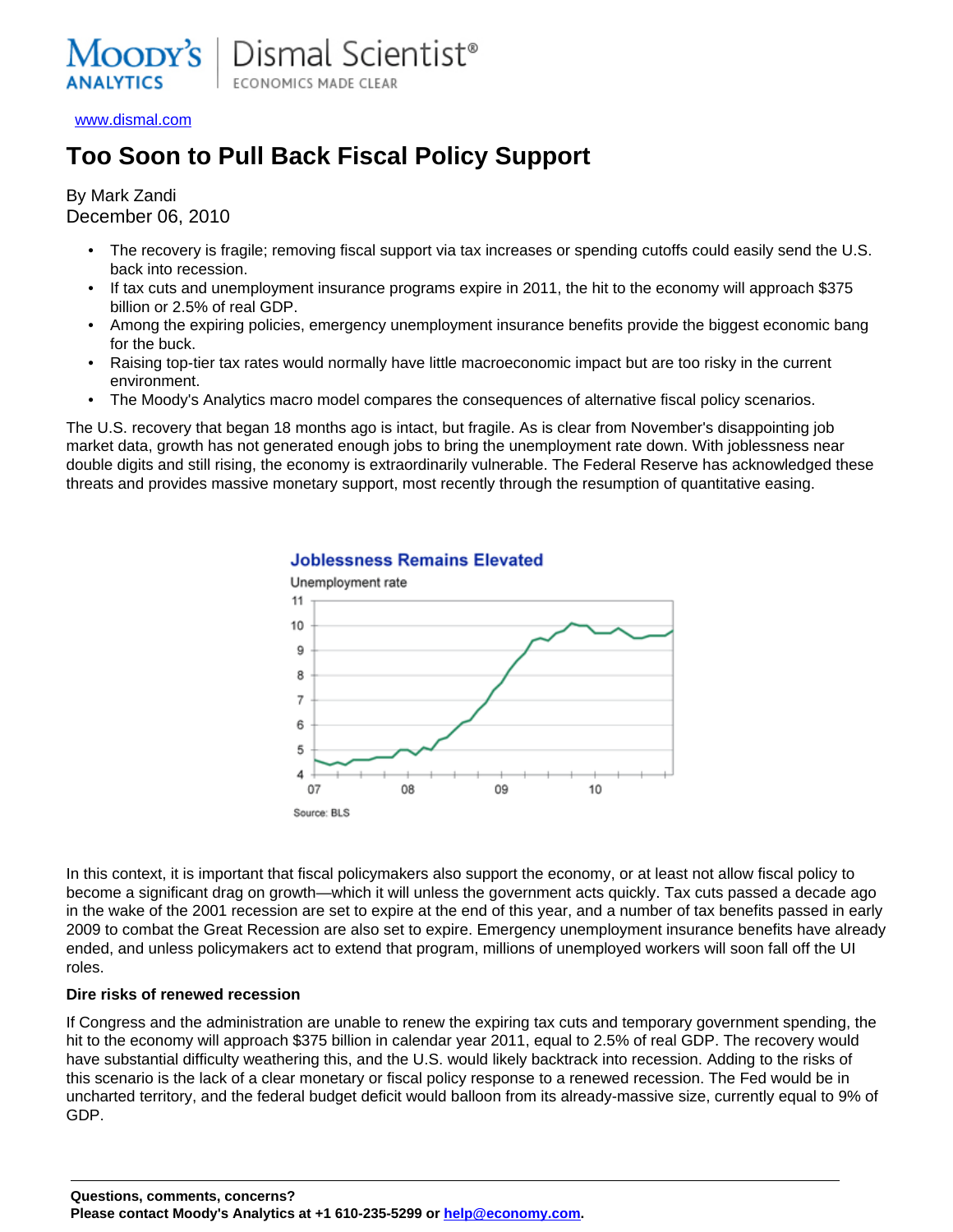| <b>Table 1: Cost of Extending Various Expiring</b><br>Tax Provisions Through Year-End 2011 |                    |
|--------------------------------------------------------------------------------------------|--------------------|
|                                                                                            | <b>Billions \$</b> |
| Total                                                                                      | $-374$             |
| <b>Tax Cuts</b>                                                                            | $-323$             |
| Bush Era Tax Cuts:                                                                         | $-157$             |
| Income Tax Provisions of Bush Tax Cuts                                                     | $-113$             |
| <b>Estate and Gift Taxes</b>                                                               | $-26$              |
| Reduced Tax Rates on Capital Gains and Dividends                                           | $-18$              |
| Other Major Tax Provisions:                                                                |                    |
| Making Work Pay Tax Credit                                                                 | $-43$              |
| Increased AMT Exemption Amount                                                             | $-76$              |
| Refundable Credits                                                                         | -46                |
| <b>Temporary Spending Increases</b>                                                        |                    |
| Emergency Unemployment Insurance                                                           | -51                |
| Source: Moody's Analytics                                                                  |                    |

Given these threats, it would be prudent for fiscal policymakers to extend all the expiring tax cuts and temporary spending programs for one more year. Chances are good that with a bit more help, the recovery will gain traction in 2011 and evolve into a self-sustaining expansion by the year's end. That is, job growth will be sufficient to consistently reduce unemployment. The tax cuts and extra spending can be allowed to expire in 2012, at least in significant part, as the economy will likely be in position to cope with the resulting fiscal restraint. Then policymakers will need to quickly turn their attention to the nation's longer-term fiscal challenges.

### **Bang for the fiscal buck**

A realistic view of current politics suggests Washington may not have the will to extend all the expiring tax breaks and temporary spending increases. Therefore it is useful to prioritize them based on their economic efficacy. Extending emergency unemployment insurance benefits would provide the most economic bang for the buck, defined as the near-term increase in real GDP per dollar of tax cut or spending increase. Emergency benefits go to those who have been out of work longer than the 26 weeks covered by regular benefits. With more than 40% of the 15 million-plus unemployed American workers in this predicament, many families depend on this program to meet daily living expenses.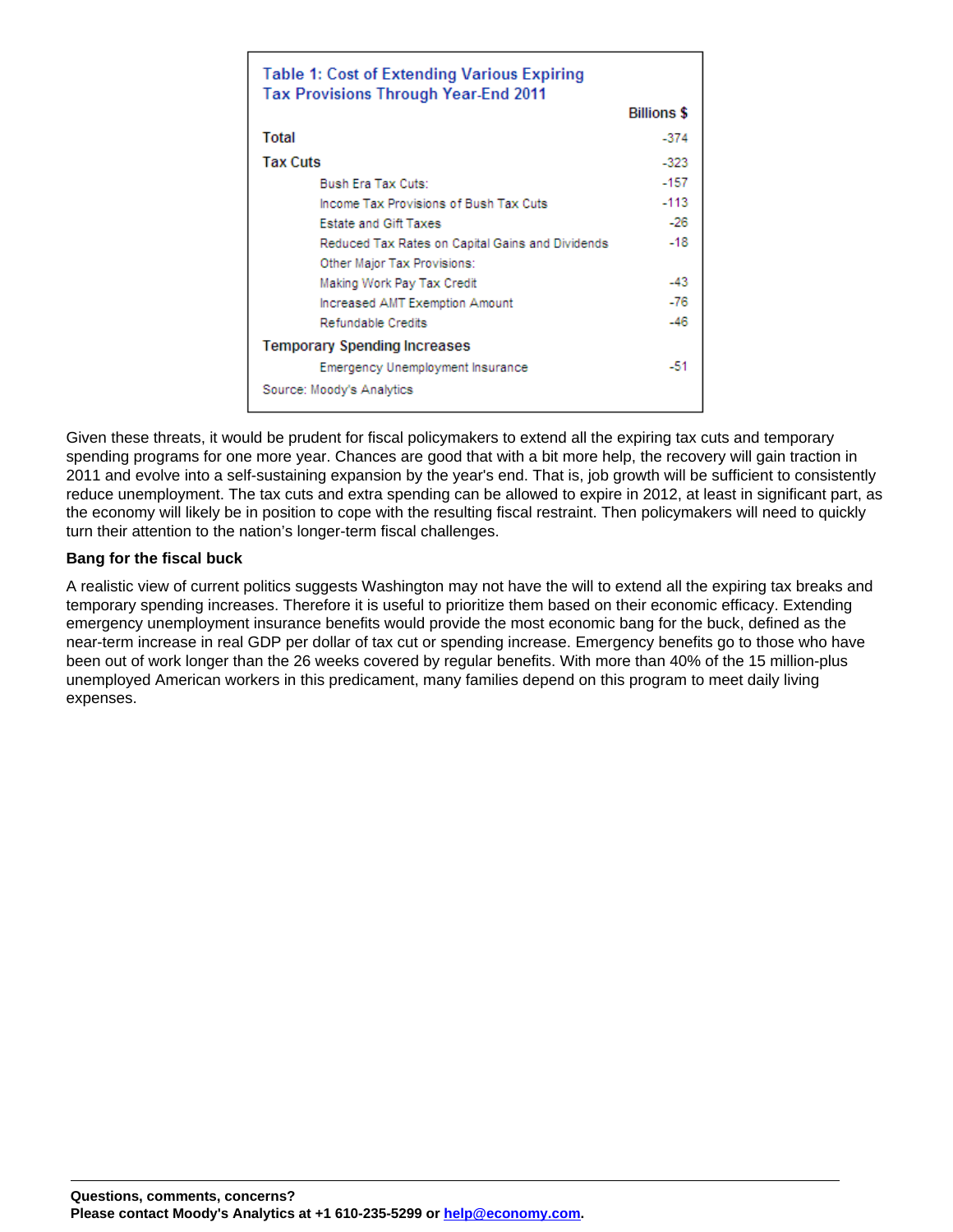| <b>Table 2: Fiscal Stimulus Multipliers</b><br>As of 2010q2                                                                                           |                          |
|-------------------------------------------------------------------------------------------------------------------------------------------------------|--------------------------|
|                                                                                                                                                       | <b>Bang for the Buck</b> |
| <b>Tax Cuts</b>                                                                                                                                       |                          |
| Refundable Lump-Sum Tax Rebate                                                                                                                        | 1.22                     |
| Non-refundable Lump-Sum Tax Rebate                                                                                                                    | 1.01                     |
| Temporary Tax Cuts                                                                                                                                    |                          |
| Child Tax Credit, ARRA parameters                                                                                                                     | 1.38                     |
| Job Tax Credit                                                                                                                                        | 1.30                     |
| Payroll Tax Holiday                                                                                                                                   | 1.24                     |
| Earned Income Tax Credit, ARRA parameters                                                                                                             | 1.24                     |
| Making Work Pay                                                                                                                                       | 1.17                     |
| Across the Board Tax Cut                                                                                                                              | 1.04                     |
| <b>Housing Tax Credit</b>                                                                                                                             | 0.88                     |
| Accelerated Depreciation                                                                                                                              | 0.25                     |
| Loss Carryback                                                                                                                                        | 0.24                     |
| Permanent Tax Cuts                                                                                                                                    |                          |
| <b>Extend Alternative Minimum Tax Patch</b>                                                                                                           | 0.50                     |
| Make Dividend and Capital Gains Tax Cuts Permanent                                                                                                    | 0.39                     |
| Make Bush Income Tax Cuts Permanent                                                                                                                   | 0.35                     |
| Cut in Corporate Tax Rate                                                                                                                             | 0.32                     |
| <b>Spending Increases</b>                                                                                                                             |                          |
| Temporary Increase in Food Stamps                                                                                                                     | 1.72                     |
| Temporary Federal Financing of Work-Share Programs                                                                                                    | 1.69                     |
| Extending Unemployment Insurance Benefits                                                                                                             | 1.60                     |
| Increased Infrastructure Spending                                                                                                                     | 1.57                     |
| General Aid to State Governments                                                                                                                      | 1.41                     |
| Low Income Home Energy Assistance Program (LIHEAP)                                                                                                    | 1.14                     |
| Note: The bang for the buck is estimated by the one year \$ change in GDP<br>for a given \$ reduction in federal tax revenue or increase in spending. |                          |
| Source: Moody's Analytics                                                                                                                             |                          |

The broader macroeconomic benefit of emergency UI is straightforward, as unemployed workers are likely to spend any benefits they receive quickly. This creates critical demand for goods and services, particularly during the holiday shopping season. There are downsides to emergency UI: Some beneficiaries are surely taking advantage of the system, but with five unemployed workers for every current job opening (compared with fewer than two in normal times), most jobless workers and their families need the benefits.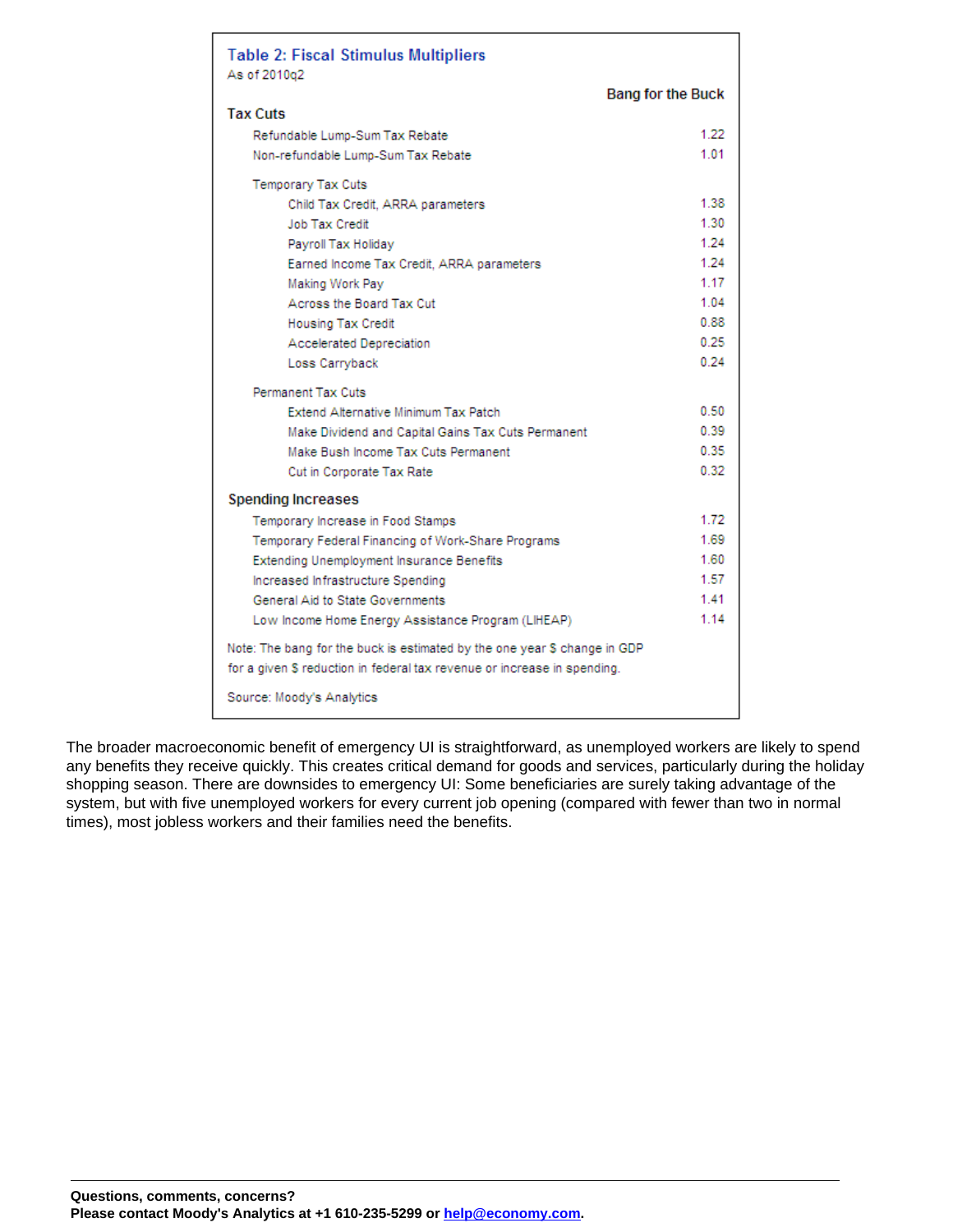## **Job Market Not Absorbing Workers**



Among the least economically effective fiscal policies being considered are the lower marginal personal tax rates for higher-income households. In normal times, allowing those tax rates to rise back to their 1990s levels would have little macroeconomic impact. The rates would rise by only a small increment and would still be relatively low by historical standards. Any negative supply-side effects would likely be modest.

Yet in the current uncertain environment, allowing tax rates on higher-income households to rise in 2011 would be taking an unneeded chance with the recovery. Affluent households account for a disproportionate share of consumer spending and have grown especially sensitive to their financial condition in the wake of the Great Recession. (See ["The](http://www.economy.com/dismal/pro/article.asp?cid=193220) [Economic Impact of Tax Cut Proposals: A Prudent Middle Ground,"](http://www.economy.com/dismal/pro/article.asp?cid=193220) Zandi, September 2010). It is also reasonable to worry about the impact on successful small businesses. Smaller businesses remain vital to job growth and adding to their financial burdens would be counterproductive.

### **Simulating the macroeconomic impact**

Given the range of options available to policymakers, the economic merits of each should be carefully considered. Moody's Analytics' macroeconomic model can be used for this purpose. At the request of the [Center for Budget Policy](http://www.cbpp.org/) [and Priorities,](http://www.cbpp.org/) the model was used to evaluate the impact of two temporary and two permanent policy scenarios.

The temporary simulation compares these policy scenarios:

- No extension of upper-income tax cuts, but a one-year extension of federal emergency unemployment insurance and a two-year extension of refundable tax credits, including the Child Tax Credit at \$3,000, the Earned Income Tax Credit marriage penalty, the EITC third tier, and American Opportunity Tax Credit, costing \$85 billion in fiscal 2011 through 2015. This is labeled the "UI scenario."
- A two-year extension of the upper-income tax cuts costing \$94 billion in fiscal 2011 through 2015, but no extension of UI or refundable tax credits. This is labeled the "HI tax cut scenario."

Compared with the HI tax cut scenario, the UI scenario:

- Raises real GDP 0.4% in 2011; real GDP remains about 0.1 of a percentage point higher in 2012-2014.
- Raises payroll employment by 500,000 jobs in 2011; payroll employment stays at least 130,000 jobs higher in 2012-2014, with a cumulative addition of 1.1 million jobs in 2010-2015.
- Lowers the unemployment rate by 0.4 of a percentage point in 2011; the unemployment rate remains about 0.1 of a percentage point lower in 2012-2015 for a cumulative reduction in unemployment of 0.8 percentage point-years in 2010-2015.
- Adds \$30 billion less to the budget deficit in fiscal years 2010-2015, taking into account the effect of stronger growth on the deficit.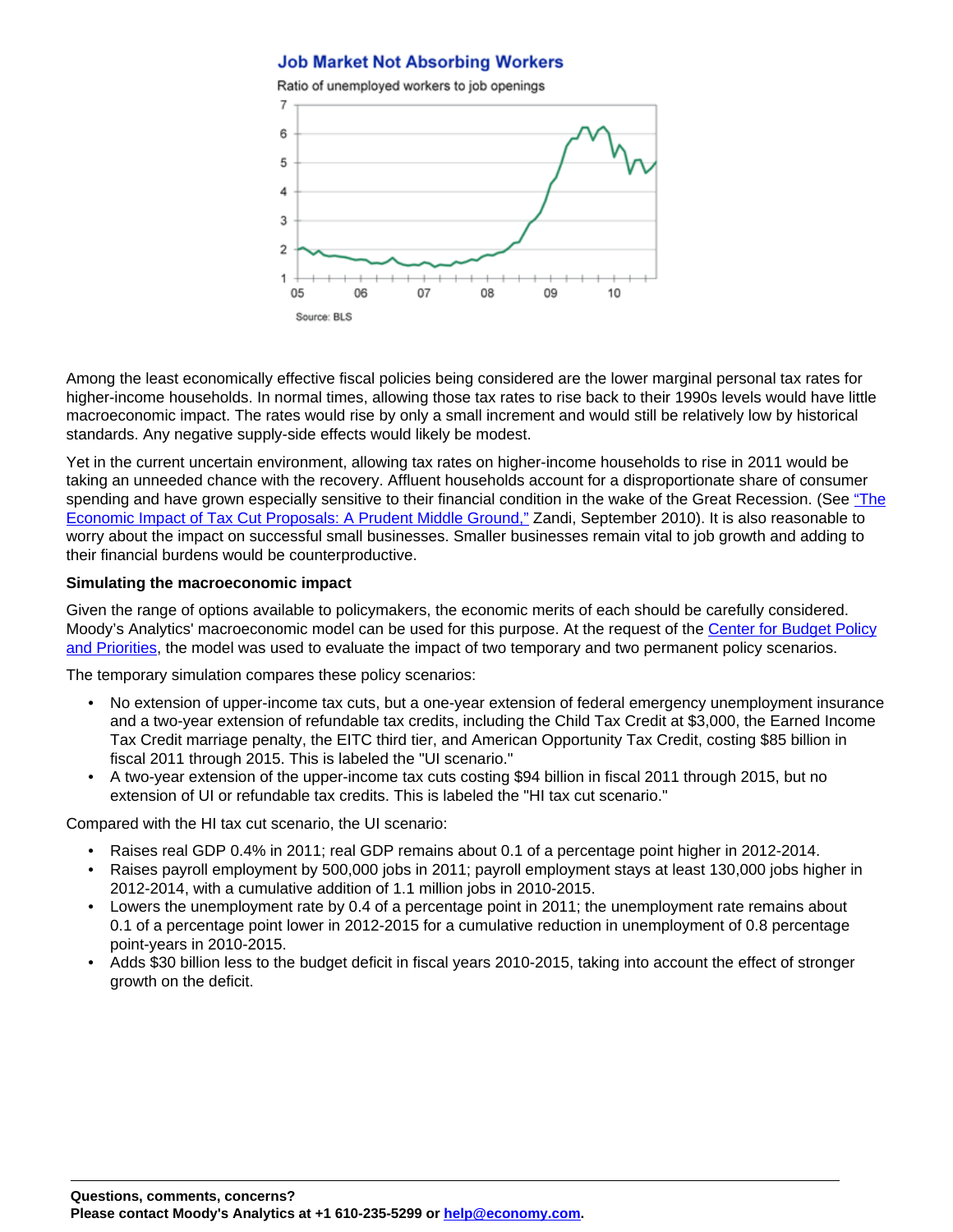| Table 3: Economic Impact of Alternative Short-Term Fiscal Policy Assum |          |          |                        |         |               |                |         |  |  |  |
|------------------------------------------------------------------------|----------|----------|------------------------|---------|---------------|----------------|---------|--|--|--|
| Calendar Years                                                         | 2009     | 2010     | 2011                   | 2012    | 2013          | 2014           | 2015    |  |  |  |
| <b>Real GDP</b>                                                        |          |          |                        |         |               |                |         |  |  |  |
| 2-Years of High Income Tax Cuts                                        |          |          |                        |         |               |                |         |  |  |  |
| <b>Bil. 2005\$</b>                                                     | 12,881   | 13,226   | 13,584                 | 14.172  | 14,809        | 15,649         |         |  |  |  |
|                                                                        | $-2.63$  | 2.68     | 2.71                   | 4.33    | 4.49          | 15,275<br>3.15 | 2.45    |  |  |  |
| % Change                                                               |          |          |                        |         |               |                |         |  |  |  |
| 1-Year of UI and 2-Years of Refundable Credits                         |          |          |                        |         |               |                |         |  |  |  |
| <b>Bil. 2005S</b>                                                      | 12,881   |          | 13,232 13,638          |         | 14.187 14.825 | 15.288         | 15,656  |  |  |  |
| % Change                                                               | $-2.63$  | 2.73     | 3.06                   | 4.03    | 4.50          | 3.12           | 2.41    |  |  |  |
| <b>Payroll Employment</b>                                              |          |          |                        |         |               |                |         |  |  |  |
| 2-Years of High Income Tax Cuts                                        |          |          |                        |         |               |                |         |  |  |  |
| Mil                                                                    | 131      | 130      | 131                    | 134     | 139           | 142            | 144     |  |  |  |
| Change, Mil.                                                           | $-5.87$  | $-0.67$  | 1.19                   | 2.67    | 4.44          | 3.67           | 1.96    |  |  |  |
| 1-Year of UI and 2-Years of Refundable Credits                         |          |          |                        |         |               |                |         |  |  |  |
| Mil.                                                                   | 131      | 130      | 132                    | 134     | 139           | 142            | 144     |  |  |  |
| Change, Mil.                                                           | -5.87    | $-0.61$  | 1.63                   | 2.31    | 4.47          | 3.63           | 1.90    |  |  |  |
| <b>Unemployment Rate</b>                                               |          |          |                        |         |               |                |         |  |  |  |
| 2-Years of High Income Tax Cuts                                        |          |          |                        |         |               |                |         |  |  |  |
|                                                                        | 9.28     | 9.69     | 9.91                   | 8.73    | 6.89          | 5.84           | 5.73    |  |  |  |
| 1-Year of UI and 2-Years of Refundable Credits                         |          |          |                        |         |               |                |         |  |  |  |
|                                                                        | 9.28     | 9.64     | 9.52                   | 8.62    | 6.76          | 5.74           | 5.68    |  |  |  |
| <b>Federal Budget Deficit,</b>                                         |          |          |                        |         |               |                |         |  |  |  |
| 2-Years of High Income Tax Cuts                                        |          |          |                        |         |               |                |         |  |  |  |
| Bil. S                                                                 | $-1,415$ |          | $-1,294 -1,095$        | $-909$  | -807          | -739           | $-690$  |  |  |  |
| % of GDP                                                               | $-10.02$ | $-8.85$  | $-7.24$                | $-5.68$ | $-4.74$       | $-4.15$        | $-3.73$ |  |  |  |
| 1-Year of UI and 2-Years of Refundable Credits                         |          |          |                        |         |               |                |         |  |  |  |
| Bil. S                                                                 | $-1,415$ | $-1,298$ | -1.091                 | -887    | -803          | -737           | -689    |  |  |  |
| % of GDP                                                               |          |          | $-10.02 - 8.87 - 7.19$ | $-5.54$ | $-4.71$       | $-4.13$        | $-3.72$ |  |  |  |
| Sources: BEA, BLS, Treasury Department, Moody's Analytics              |          |          |                        |         |               |                |         |  |  |  |

The permanent simulation compares these two policy scenarios:

- No extension of upper-income tax cuts, but a one-year extension of federal emergency unemployment insurance, a permanent extension of the refundable credits mentioned above, a one-year extension of the Making Work Pay tax credit, and a two-year jobs credit modeled on the credit in the Hiring Incentives to Restore Employment Act enacted in March of 2010, costing \$345 billion in fiscal 2011-2015. This is labeled the "expanded UI scenario."
- A permanent extension of the upper-income tax cuts costing \$694 billion in fiscal 2011-2015, but no extension of UI or refundable tax credits. This is labeled the "permanent HI tax cut scenario."

Compared with the permanent HI tax cut scenario, the expanded UI scenario:

- Raises real GDP 0.9% in 2011, 0.6% in 2012, and 0.3% in 2013; GDP remains higher through 2020.
- Raises payroll employment by 1.2 million jobs in 2011, 840,000 jobs in 2012, and 430,000 jobs in 2013, leading to a cumulative 3.3 million job-years added in 2010-2020.
- Lowers the unemployment rate by 0.9 of a percentage point in 2011, 0.7 of a percentage point in 2012, and 0.3 of a percentage point in 2013, reducing unemployment by 2.5 percentage point-years from 2010 to 2015.
- Adds \$441 billion less to the budget deficit in fiscal years 2010 through 2020, taking into account the effect of stronger growth on the deficit.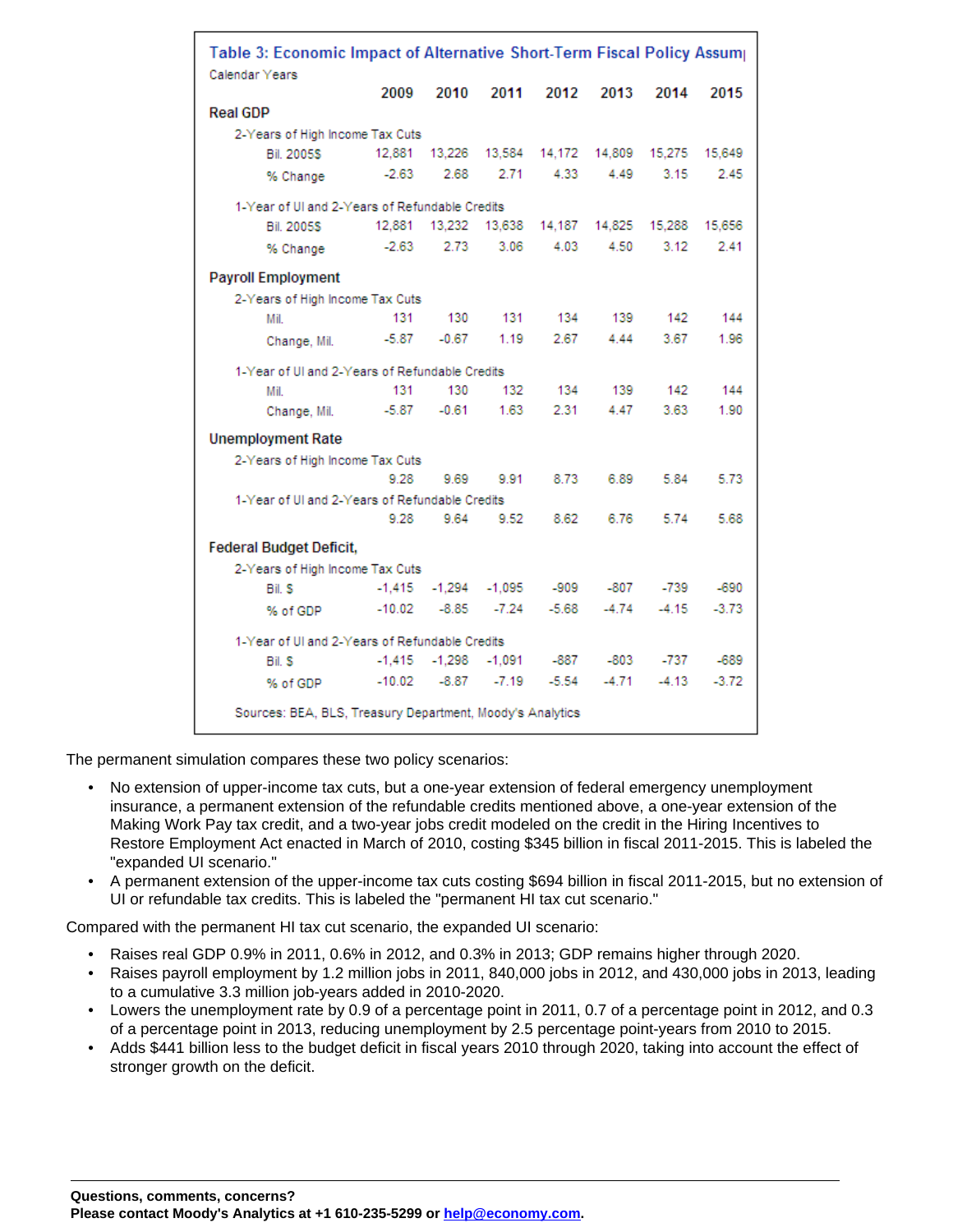| Table 4: Economic Impact of Alternative Long-Term Fiscal Policy Assumptions |                                                           |          |                 |                      |         |               |         |         |         |         |                                                             |         |               |
|-----------------------------------------------------------------------------|-----------------------------------------------------------|----------|-----------------|----------------------|---------|---------------|---------|---------|---------|---------|-------------------------------------------------------------|---------|---------------|
|                                                                             | Calendar Years                                            |          |                 |                      |         |               |         |         |         |         | 2009 2010 2011 2012 2013 2014 2015 2016 2017 2018 2019 2020 |         |               |
|                                                                             | <b>Real GDP</b>                                           |          |                 |                      |         |               |         |         |         |         |                                                             |         |               |
|                                                                             | Permanent High Income Tax Cuts                            |          |                 |                      |         |               |         |         |         |         |                                                             |         |               |
|                                                                             | <b>Bil.2005S</b>                                          |          |                 | 12,881 13,226 13,584 | 14,175  | 14,812        | 15,278  | 15,652  | 16,012  | 16,366  | 16,723                                                      |         | 17.081 17.440 |
|                                                                             | % Change                                                  | $-2.63$  | 2.68            | 2.71                 | 4.35    | 4.49          | 3.15    | 2.45    | 2.30    | 2.21    | 2.18                                                        | 2.14    | 2.10          |
|                                                                             | 1-Year of UI and Permanent Refundable Credits             |          |                 |                      |         |               |         |         |         |         |                                                             |         |               |
|                                                                             | <b>Bil.2005S</b>                                          |          | 12,881 13,232   | 13,712               |         | 14,261 14,854 | 15,301  | 15,661  | 16,015  | 16,373  | 16.734                                                      | 17,100  | 17.471        |
|                                                                             | % Change                                                  | $-2.63$  | 2.73            | 3.63                 | 4.00    | 4.16          | 3.01    | 2.35    | 2.26    | 2.24    | 2.20                                                        | 2.19    | 2.17          |
|                                                                             | <b>Payroll Employment</b>                                 |          |                 |                      |         |               |         |         |         |         |                                                             |         |               |
|                                                                             | Permanent High Income Tax Cuts                            |          |                 |                      |         |               |         |         |         |         |                                                             |         |               |
|                                                                             | Mil.                                                      | 131      | 130             | 131                  | 134     | 139           | 142     | 144     | 146     | 147     | 148                                                         | 149     | 150           |
|                                                                             | Change, Mil.                                              | $-5.87$  | $-0.67$         | 1.19                 | 2.67    | 4.44          | 3.67    | 1.96    | 1.33    | 1.18    | 1.05                                                        | 1.03    | 1.00          |
|                                                                             | 1-Year of UI and Permanent Refundable Credits             |          |                 |                      |         |               |         |         |         |         |                                                             |         |               |
|                                                                             | Mil.                                                      | 131      | 130             | 133                  | 135     | 139           | 142     | 144     | 146     | 147     | 148                                                         | 149     | 150           |
|                                                                             | Change, Mil.                                              | $-5.87$  | $-0.61$         | 2.33                 | 2.31    | 4.03          | 3.47    | 1.81    | 1.27    | 1.22    | 1.08                                                        | 1.07    | 1.04          |
|                                                                             | <b>Unemployment Rate</b>                                  |          |                 |                      |         |               |         |         |         |         |                                                             |         |               |
|                                                                             | Permanent High Income Tax Cuts                            |          |                 |                      |         |               |         |         |         |         |                                                             |         |               |
|                                                                             |                                                           | 9.28     | 9.69            | 9.91                 | 8.73    | 6.89          | 5.84    | 5.73    | 5.70    | 5.72    | 5.75                                                        | 5.76    | 5.78          |
|                                                                             | 1-Year of UI and Permanent Refundable Credits             |          |                 |                      |         |               |         |         |         |         |                                                             |         |               |
|                                                                             |                                                           | 9.28     | 9.64            | 8.98                 | 8.07    | 6.55          | 5.66    | 5.66    | 5.68    | 5.67    | 5.68                                                        | 5.67    | 5.68          |
| <b>Federal Budget Deficit, FY</b>                                           |                                                           |          |                 |                      |         |               |         |         |         |         |                                                             |         |               |
| Permanent High Income Tax Cuts                                              |                                                           |          |                 |                      |         |               |         |         |         |         |                                                             |         |               |
|                                                                             | Bil. S                                                    |          | $-1,415 -1,294$ | $-1,095$             | $-914$  | $-837$        | $-739$  | $-690$  | -681    | -669    | $-701$                                                      | -657    | $-679$        |
|                                                                             | % of GDP                                                  | $-10.02$ | $-8.85$         | $-7.24$              | $-5.71$ | $-4.92$       | $-4.15$ | $-3.73$ | $-3.55$ | $-3.36$ | $-3.40$                                                     | $-3.07$ | $-3.07$       |
| 1-Year of UI and Permanent Refundable Credits                               |                                                           |          |                 |                      |         |               |         |         |         |         |                                                             |         |               |
|                                                                             | Bil. S                                                    | $-1,415$ | $-1,298$        | $-1,133$             | $-920$  | $-810$        | -695    | $-638$  | $-623$  | $-603$  | $-629$                                                      | $-576$  | -591          |
|                                                                             | % of GDP                                                  | $-10.02$ | $-8.87$         | $-7.42$              | $-5.71$ | $-4.74$       | $-3.90$ | $-3.45$ | $-3.25$ | $-3.03$ | $-3.04$                                                     | $-2.69$ | $-2.66$       |
|                                                                             | Sources: BEA, BLS, Treasury Department, Moody's Analytics |          |                 |                      |         |               |         |         |         |         |                                                             |         |               |

Other scenarios can and should be considered, and the Moody's Analytics model is available to policymakers for this purpose.

## **Critical juncture**

The U.S. recovery is at a critical juncture. Much progress has been made toward correcting the problems that sparked financial panic and led to the Great Recession. The banking system is much better capitalized, household deleveraging is well under way, and corporate America is very profitable. Yet businesses remain reluctant to hire and job growth is insufficient to reduce the unemployment rate. Until the jobless rate is falling definitively, the recovery will not be securely on track toward a self-sustaining expansion.

The nation's fiscal challenges are very serious, but they will become overwhelming if the recovery does not gain traction. The Federal Reserve, Congress, and the administration must remain aggressive in their policy support until that happens.